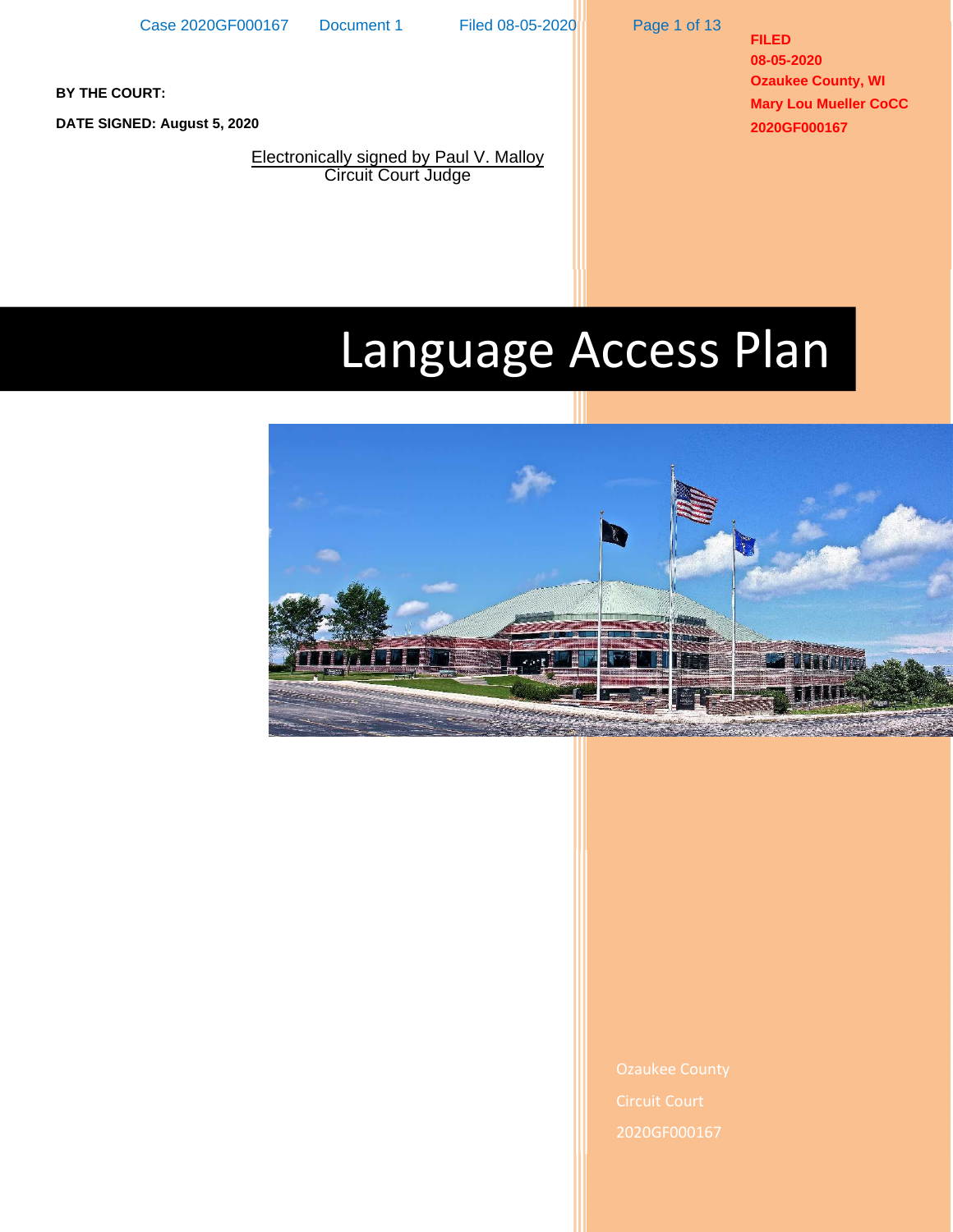Filed 08-05-2020

## **Contents**

| А.  | Responsibility to Provide Language Services or Reasonable Accommodations3 |
|-----|---------------------------------------------------------------------------|
| В.  |                                                                           |
| C.  |                                                                           |
| D.  |                                                                           |
| Ε.  |                                                                           |
| F.  |                                                                           |
| G.  |                                                                           |
| VI. |                                                                           |
| А.  |                                                                           |
| В.  |                                                                           |
| C.  |                                                                           |
|     | 1.                                                                        |
|     | 2.                                                                        |
|     | 3.                                                                        |
|     | 4.                                                                        |
|     | 5.                                                                        |
| D.  |                                                                           |
| Е.  |                                                                           |
| F.  |                                                                           |
| G.  |                                                                           |
| Η.  |                                                                           |
| I.  |                                                                           |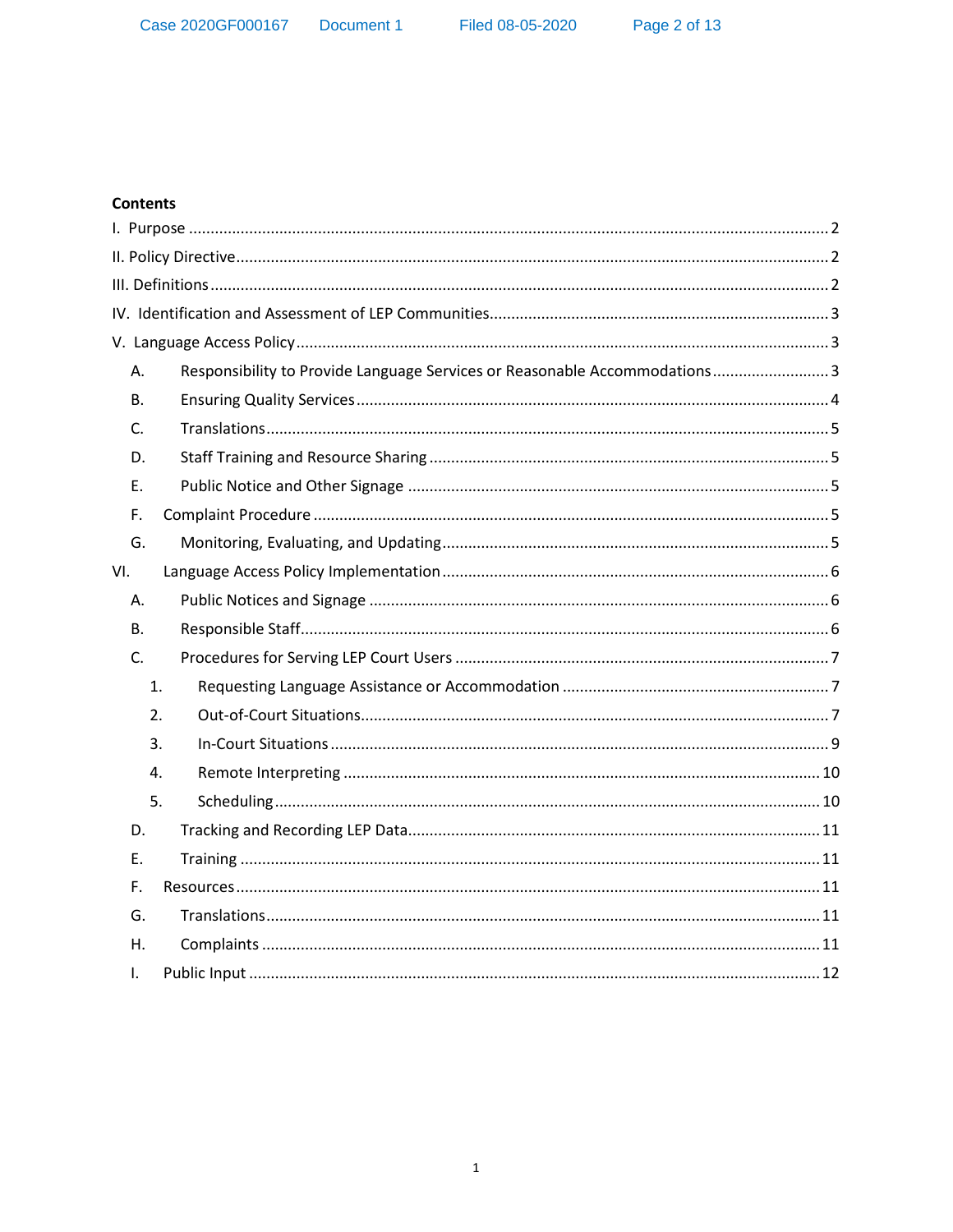# **Ozaukee County Circuit Court Language Access Plan**

## <span id="page-2-0"></span>**I. Purpose**

This Language Access Plan (LAP) outlines how the Ozaukee County Circuit Court effectively allocates and regulates its resources, services, and administrative operations to maintain compliance with federal and state language access requirements.

## **II. Policy Directive**

The Ozaukee County Circuit Court is dedicated to providing limited English proficient (LEP) individuals with timely and meaningful access to all court activities and programs in accordance with federal and state mandates. Specific federal laws include Title VI of the Civil Rights Act of 1964 ("Title VI"), Executive Order 13166, the Americans with Disabilities Act (ADA) and the ADA Amendments Act (ADAAA) of 2008. Section 601 of Title VI, 42 U.S.C. Section 2000d *et. seq.* states*:*

"No person in the United States shall on the ground of race, color or national origin, be excluded from participation in, be denied the benefits of, or be subjected to discrimination under any program or activity receiving Federal financial assistance."

## **III. Definitions**

## **Limited English Proficiency (LEP)**

1. The inability, because of the use of a language other than English, to adequately understand or communicate effectively in English in a court proceeding.

2. The inability, due to a speech impairment, hearing loss, deafness, deaf-blindness, or other disability, to adequately hear, understand, or communicate effectively in English in a court proceeding. (Wis. Stat. §885.38(1)(b)1-2))

## **Interpreting/Interpretation**

The oral conversion from one language to another language.

## **Qualified Interpreter**

A person who is able to do all of the following:

1. Readily communicate with a person who has LEP.

2. Orally transfer the meaning of statements to and from English and the language spoken by a person who has limited English proficiency in the context of a court proceeding.

3. Readily and accurately interpret for a person who has LEP, without omissions or additions, in a manner that conserves the meaning, tone, and style of the original statement, including dialect, slang, and specialized vocabulary. (Wis. Stat. 885.38(1)(c))

## **Remote Interpreting (RI)**

Providing interpreting services using technology where the interpreter is at a location physically separate from the consumers of the interpreting service. Remote interpreting can be provided using audio only or audio and video technologies.

## **Sight Translation/Sight Translate**

The act of reading a document written in one language while converting it orally into another language.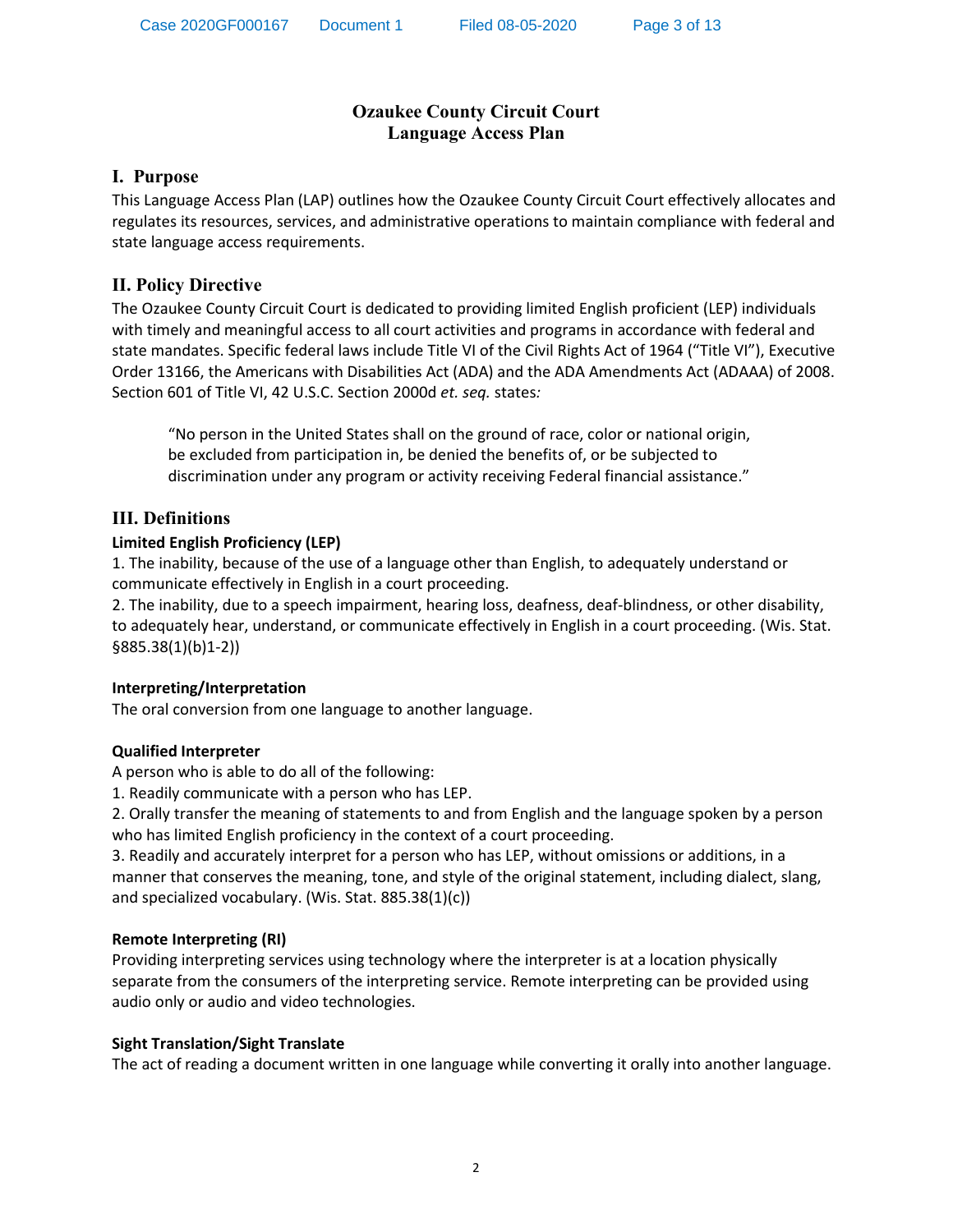## <span id="page-3-0"></span>**Translating/Translation**

The written conversion of a document from one language to another language.

# **IV. Identification and Assessment of LEP Communities**

The LEP population in this county is identified by reviewing data from the US Census Bureau which is updated every ten years. Changes in the LEP population will be monitored using mid-census estimates and projections from the American Community Survey (ACS). Other data such as from the Department of Education, the Migration Policy Institute or other local or state agencies may be used to obtain accurate data.

# *A. County LEP Population Summary*

- 1. Total County Population: 87,307.
- 2. Total LEP Population: 1,476.
- 3. LEP Population Percentage: 1.69%.
- 4. Top 5 languages spoken by individuals who identify as LEP (see table below):

| Language                     | <b>Number of People</b><br><b>Speaking English Less</b><br>than Very Well | <b>Percentage of People</b><br><b>Speaking English Less</b><br>than Very Well | Percentage of<br><b>County LEP</b><br>Population |
|------------------------------|---------------------------------------------------------------------------|-------------------------------------------------------------------------------|--------------------------------------------------|
| 1. Spanish or Spanish Creole | 475                                                                       | 0.54%                                                                         | 32.18%                                           |
| 2. Russian                   | 334                                                                       | 0.38%                                                                         | 22.63%                                           |
| 3. German                    | 131                                                                       | 0.15%                                                                         | 8.88%                                            |
| 4. Arabic                    | 118                                                                       | .014%                                                                         | 7.99%                                            |
| 5. Chinese                   | 106                                                                       | 0.12%                                                                         | 7.18%                                            |

## *B. County LEP Population Summary (Hearing Disability)*

- 1. County Population with a Hearing Difficulty: 2543.
- 2. LEP County Percentage with a Hearing Difficulty: 2.91%.

## **V. Language Access Policy**

## *A. Responsibility to Provide Language Services or Reasonable Accommodations*

It is the responsibility of this court to provide and pay for language assistance services and other reasonable accommodations for LEP individuals during all court proceedings, clerks counter interactions, and other out-of-court approved activities in accordance with state and federal laws.

## **1. Clerks Counter Interactions**

Since frontline counter staff are often the first points of contact with members of the public including LEP individuals, all clerks of court, deputy clerks, and other court staff will use culturally competent procedures to identify LEP persons who are trying to access the courts and assist them with qualified language assistance services. Clerks of circuit court are authorized to appoint for interpreter services used at the clerk's office under Wis. Stat. §885.38(3)(d).

## **2. Court Proceedings and Out-of-Court Events**

The ultimate determination whether to provide language assistance or other reasonable accommodation during a circuit court proceeding belongs to the judge. If the court determines that a qualified individual has limited English proficiency and assistance is necessary, the court shall advised the person that they have the right to a qualified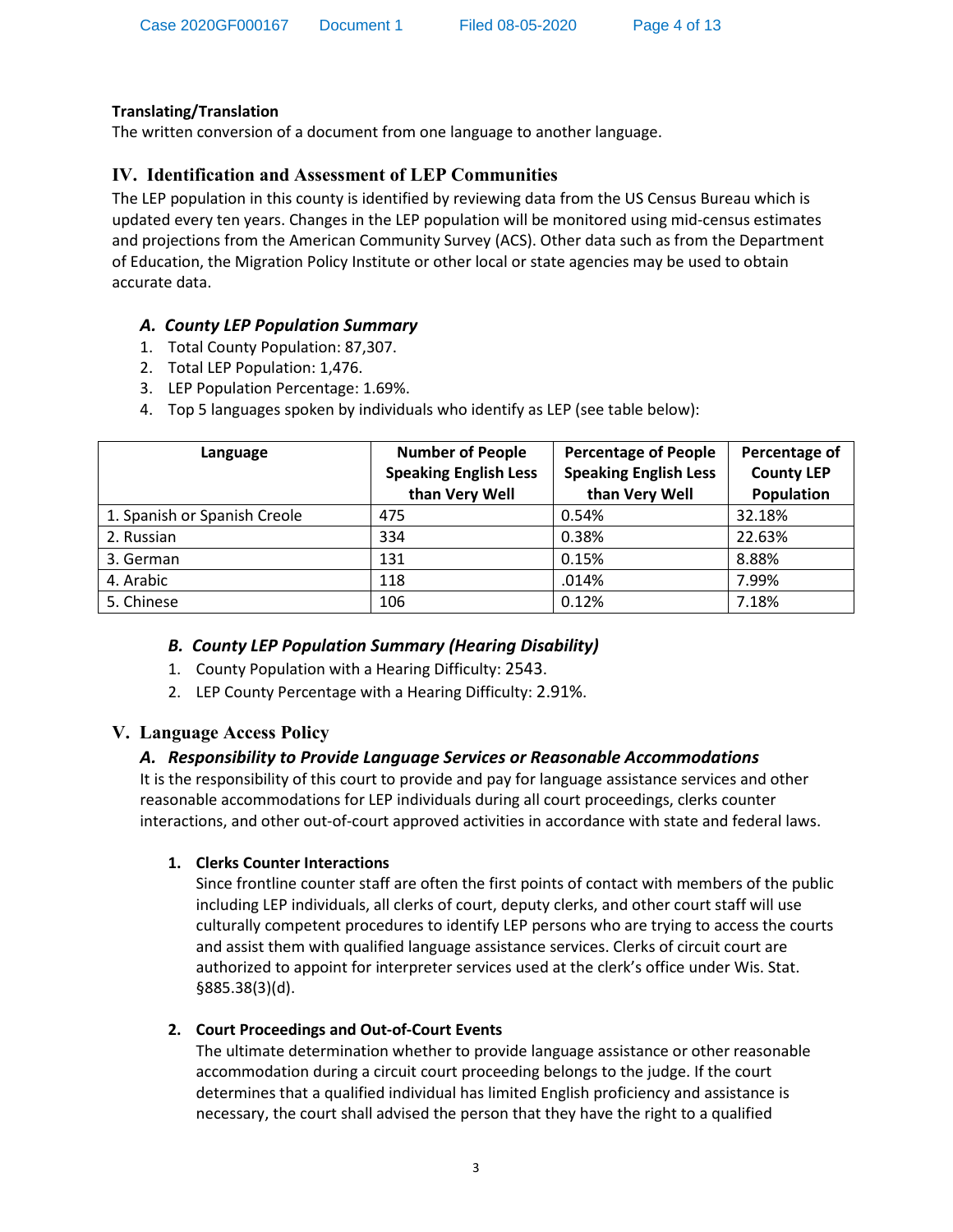<span id="page-4-0"></span>interpreter and that one will be provided at the court's expense under Wis. Stat. §885.38(3)(a).

The county may provide and pay for language assistance services to LEP individuals for any additional out-of-court events as deemed appropriate by the clerk of court or at the discretion of the court.

## **3. Director of State Courts Responsibilities**

The Director of State Courts Office ("DSCO") monitors language assistance services statewide through its Court Interpreter Program (CIP). Through the CIP, the DSCO maintains a central role in training and testing interpreters, providing training for judges and court staff (judicial assistants and clerks of court personnel), translating statewide vital court forms, and pursuing statutory changes and additional funding as needed. This court will incorporate recommendations for ensuring the best procedures are being used to provide quality assistance to LEP court users.

## **4. Funding**

The primary obligation to pay for services for qualified LEP individuals rests with the county. The cost for providing such services will not be charged to the LEP individual. The DSCO issues biannual payments to counties for language assistance services as part of circuit court support funding in accordance with Wis. Stat. §758.19(5)(b).

## *B. Ensuring Quality Services*

This circuit court strives to ensure quality in-person or remote language assistance services are provided to LEP individuals at all points of contact. A certified interpreter will be the first choice for appointment and will be scheduled whenever one is readily available. After a diligent effort has been made to locate a certified court interpreter and none is available, the court may appoint a noncertified court interpreter who is listed on the DSCO's Roster of Interpreters ("Roster"). If neither a certified nor a non-certified interpreter on the Roster is available, the court may appoint an interpreter who is otherwise qualified. Court staff may use community resources to assist in locating interpreters or translators for rare languages and for emergency situations.

Sign language interpreters who work in court for compensation must hold a license by the Wisconsin Department of Safety and Professional Services (WDSPS) in accordance with Wis. Stat. §440.032. This court will appoint more than one qualified interpreter when necessary under Wis. Stat. §885.38(3)(b).

All interpreters who work in this court will understand and abide by the Code of Ethics for Court Interpreters found under Wisconsin SCR Chapter 63. It is expected that interpreters who routinely accept assignments in this court will be registered with the CIP or will have participated in orientation training offered by the CIP and will comply with continuing education requirements to further develop their professional skills.

In the event this courthouse is inaccessible to judges, court staff, or members of the public, remote interpreting will be used to ensure timely language assistance services is provided to LEP individuals for all court events and activities.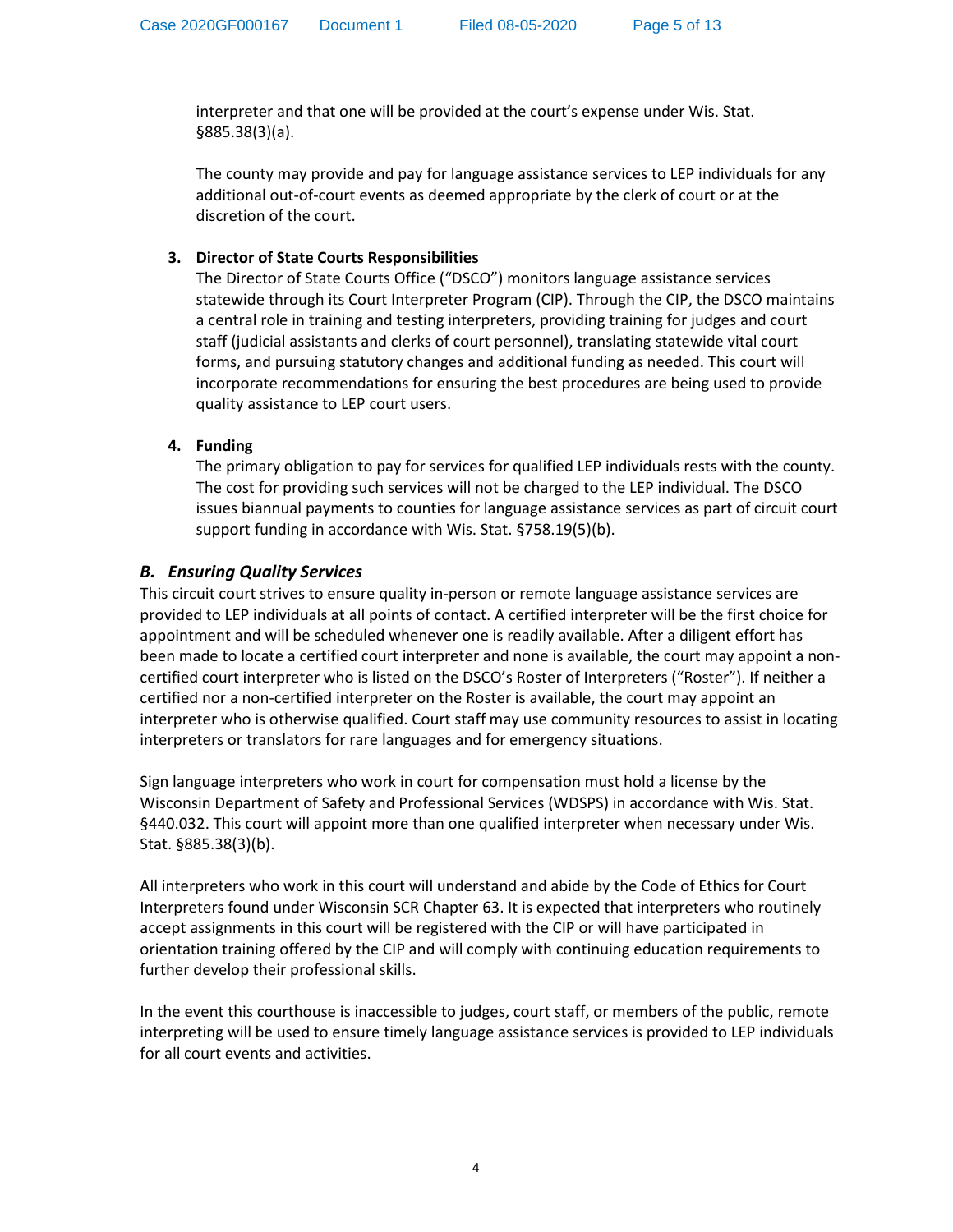# <span id="page-5-0"></span>*C. Translations*

The clerk of court will make copies of statewide translated forms available to the public as needed, but will not use these translated forms to replace the need for an interpreter, any colloquies mandated by law, or the responsibility of the court and counsel to ensure LEP individuals fully comprehend their rights and obligations. The clerk of court may translate local vital forms used frequently in languages that reflect the county's LEP population. Wis. Stat. §757.18 requires all writs, process, proceedings and records in any court within this state to be in the English language.

# *D. Staff Training and Resource Sharing*

The clerk of court will ensure new and existing staff are aware of the policies and procedures set forth in this LAP and will encourage staff to attend relevant local and statewide trainings offered to enhance their skills when serving all court users, in particular LEP individuals. The clerk of court will share resources developed by the DSCO and CIP to inform staff of language access best practices and recommendations.

# *E. Public Notice and Other Signage*

The clerk of court will ensure public notice and signage regarding the availability of free language assistance services and the process for requesting accommodations under the ADA are posted at all visible and frequent points of contact throughout the courthouse and on the court's website. The clerk of court will determine whether and into which languages signage will be translated.

# *F. Complaint Procedure*

The clerk of court has established a process for an individual to file a complaint regarding the quality of language assistance services or accommodation provided.

## *G. Monitoring, Evaluating, and Updating*

The clerk of court will monitor, evaluate, and update its LAP policy directives and implementation procedures periodically. The LAP and all revised versions shall be approved by the presiding judge of the circuit court or other designated court official, filed with the CIP, and communicated to appropriate staff.

## **1. Monitoring**

The clerk of courts will monitor the effectiveness of this LAP by periodically surveying staff to determine if changes regarding language assistance services should be modified, through observation of interactions between court staff and LEP individuals, soliciting feedback from community organizations when appropriate, or collaborating with other agencies throughout the county to ensure high-quality, cost-effective use of language services.

## **2. Evaluating**

The DSCO through the CIP will coordinate efforts with the clerk of court to review this LAP and revise as needed. Elements of the evaluation will include:

- a. Assessment of the number of LEP persons requiring language assistance services (in-court and out-of-court) within the county and statewide.
- b. Assessment of whether staff members adequately understand language assistance policies and are implementing procedures established by the court.
- c. Training court staff on working with LEP court users in a culturally competent manner.
- d. Determining if additional services or translated materials should be provided.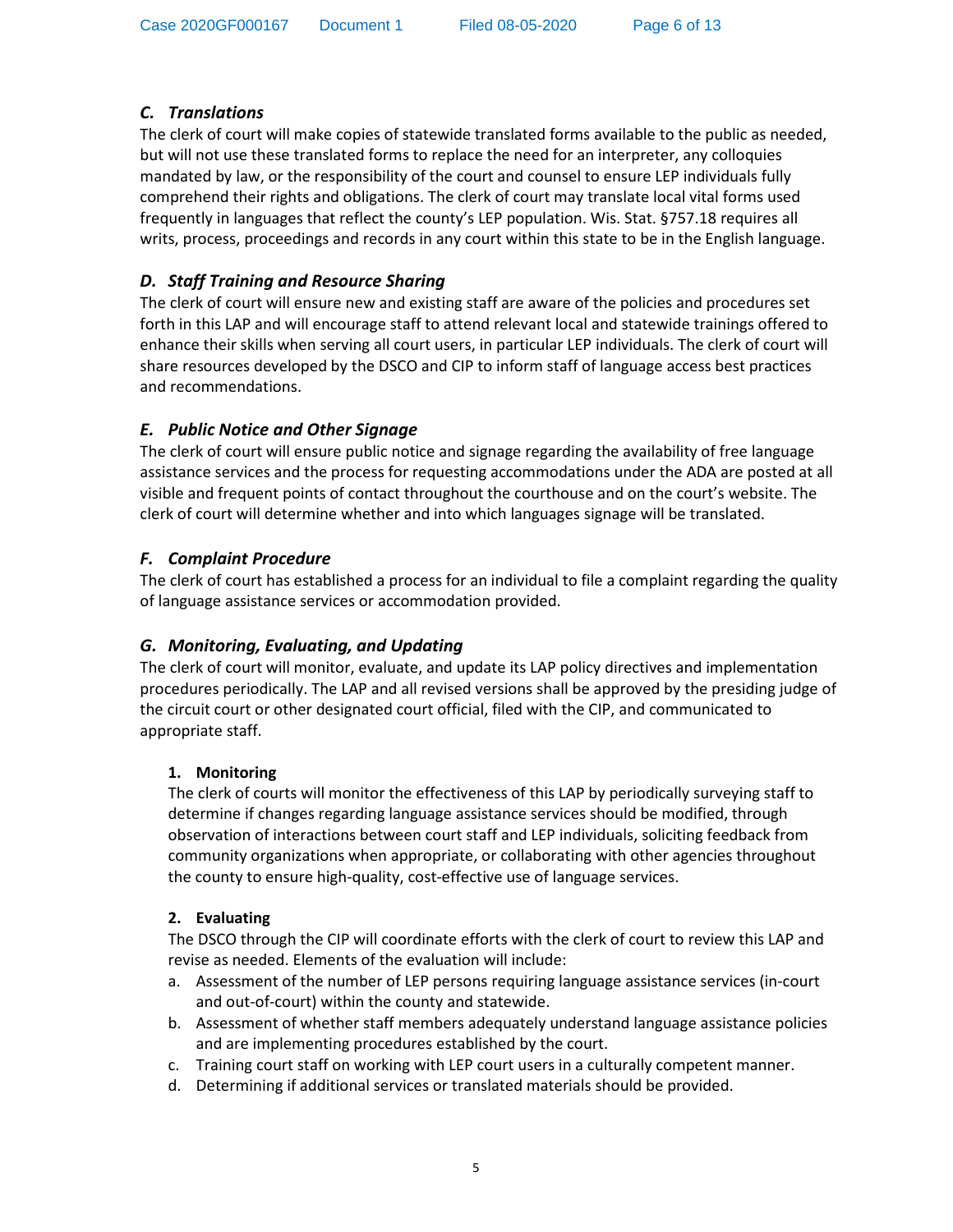# <span id="page-6-0"></span>**3. Updating**

This LAP will be updated as needed to reflect changes to policies or procedures both locally, statewide, and nationally. Updates may include but are not limited to demographic shifts, modification in the methods language assistance services are provided, or changes in the vendors who provide the services.

# **VI. Language Access Policy Implementation**

The procedures in this section outline the manner in which this court implements the language access policies set forth in the previous section.

# *A. Public Notices and Signage*

Members of the public are notified of the availability of free language assistance services or the process for requesting an accommodation through the following means:

 $\boxtimes$  Multilingual signs regarding how to request language assistance services are posted at public access points throughout of the courthouse.

 $\boxtimes$  ADA notices regarding how to request an accommodation are posted at public access points throughout the courthouse.

 $\boxtimes$  The court's website provides information on how to request language assistance services.

 $\Box$  The court's website provides information on how to request an accommodation.

 $\Box$  The court's website or portions of the website have been translated into

 $\boxtimes$  This Language Assistance Plan (LAP) is posted on the court's website at the following link: https://www.co.ozaukee.wi.us/2380/Language-Assistance-Plan

## *B. Responsible Staff*

## **1. Interpreter Scheduler**

The staff member(s) below is responsible for coordinating all language assistance services for the court which include identifying, scheduling, and coordinating services for both spoken and sign languages; hiring translators if necessary; and responding to inquiries about language assistance services.

Name: Connie Mueller Title: Chief Deputy Clerk of Circuit Court Telephone: 262-284-8410 Email: connie.mueller@wicourts.gov Office Address: Ozaukee County Justice Center, 1201 S Spring Street, Port Washington, WI Office Responsibilities: This person is responsible for supervising staff who are responsible for identifying, scheduling and coordinating interpreters for both spoken and sign language; hiring translators if necessary; and responding to inquiries about language assistance services.

Other:

Name: CariAnne Mihalko Title: Department Controller Telephone: 262-284-8418 Email: carianne.mihalko@wicourts.gov Office Address: Ozaukee County Justice Center, 1201 S Spring Street, Port Washington, WI Office Responsibilities: This person is responsible for coordinating interpreters for both spoken and 3 sign language; hiring translators if necessary; and responding to inquiries about language assistance services. Other: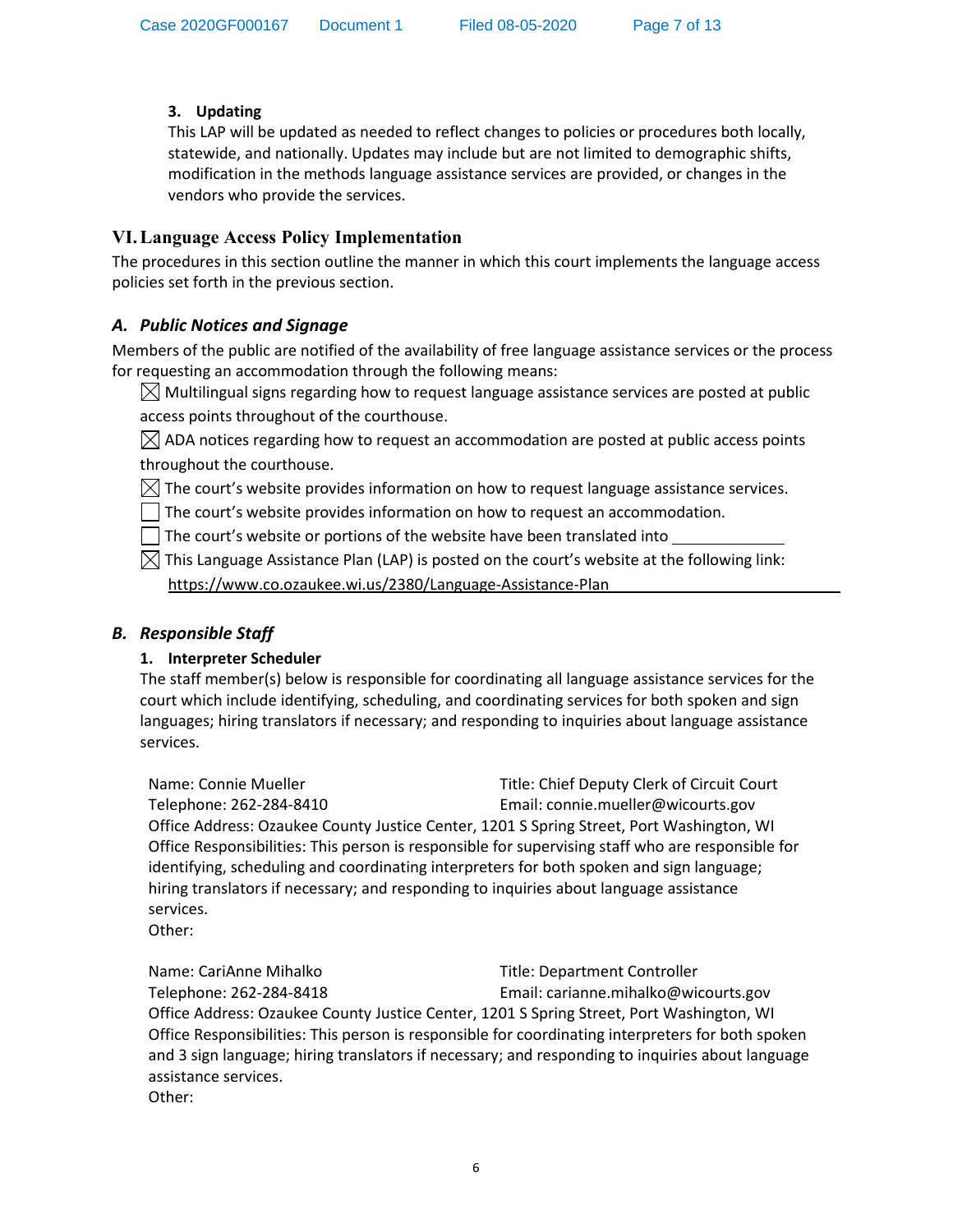## <span id="page-7-0"></span>**2. ADA Coordinator**

The staff member below serves as the ADA coordinator for the courts and is responsible for addressing matters arising under the ADA which may include scheduling sign language interpreter services or ensuring reasonable accommodations are provided to qualified individuals who request them.

Name: Mary Lou Mueller Title: Clerk of Circuit Court/Register in Probate Telephone: 262-284-8412 Email: marylou.mueller@wicourts.gov Office Address: Ozaukee County Justice Center, 1201 S Spring Street, Port Washington, WI Office Responsibilities: Other:

## *C. Procedures for Serving LEP Court Users*

## **1. Requesting Language Assistance or Accommodation**

In addition to self-identification by the LEP individual, the request for language services or a reasonable accommodation may be made by the district attorney, public defender, private attorney, advocate, victim-witness coordinator, family member, or companion. The following methods are used to notify the court that assistance is needed:

 $\boxtimes$  Interpreter request made at time of filing (e-filing or paper filing)  $\boxtimes$  GF-149 Interpreter Request Form

 $\boxtimes$  GF-153 ADA Accommodation Request

## **2. Out-of-Court Situations**

## **a. Oral Communication: Telephone or Video Relay Service (VRS)**

When an LEP individual contacts the courthouse by telephone or VRS, any available staff will attempt to assist by first identifying the language of the caller and making a determination of the service the person is trying to access or the information they are seeking. Staff will provide assistance using the following methods:

 $\Box$  The clerk of court's bilingual staff will attempt to assist the caller. Bilingual staff is available in the following language(s):

 $\Box$  Spanish  $\Box$  Hmong  $\Box$  Other, specify language:

| $\Box$ The clerk of court's staff interpreter will attempt to assist the caller. A staff interpreter is |  |
|---------------------------------------------------------------------------------------------------------|--|
| available in the following language(s):                                                                 |  |

Spanish Other, specify language:

 $\Box$  A freelance interpreter working in the court will assist, if available.

 $\boxtimes$  The clerk of court's staff will obtain language assistance with an agency or individual interpreter to provide remote interpreting services.

Name(s) of agency/agencies the court uses: Language Line and Certified Language International

## **b. Oral Communication: In-Person**

When an LEP individual appears in-person at the courthouse, any available staff will attempt to assist by first identifying the language and making an initial determination of the service the person is trying to access or information they are seeking. In addition to methods indicated in a), staff will provide assistance using the following methods: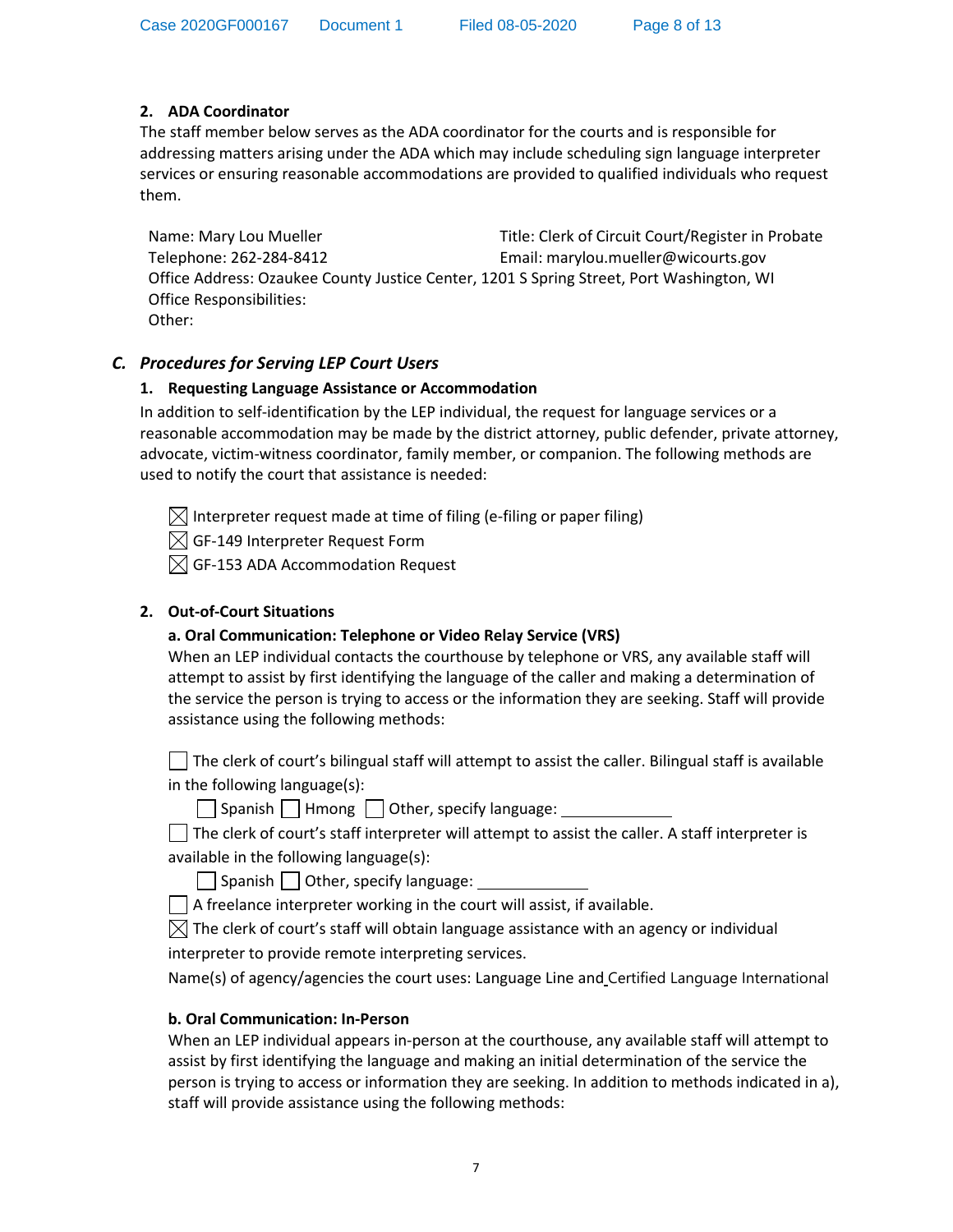$\boxtimes$  Language identification ("I speak") cards are available at the front counter to allow the individual to point to the language he/she speaks.

 $\boxtimes$  The clerk of court's staff will initiate communication with the individual's friend or family member who is accompanying them.

 $\boxtimes$  The clerk of court's staff will attempt to convey very basic information using a machine translation service.

 $\boxtimes$  The clerk of court's staff will attempt to convey very basic information through the exchange of simple written notes (if the individual is deaf).

 $\boxtimes$  The clerk of court's staff will obtain language assistance with an agency or individual interpreter to provide remote interpreting services.

Name(s) of agency/agencies the court uses: Certified Language International and Language Line The following equipment is available at the front counter:

 $\boxtimes$  Telephone with speaker capabilities

 $\boxtimes$  Tablet or I-Pad

 $\boxtimes$  Laptop computer with built-in or external camera

## **c. Written Communication: Documents in a language other than English**

When an LEP individual submits a form of written communication to the court in a language other than English, any available staff will attempt to first identify the nature of the document and the language in which it is written.

## *1) Correspondence to the court (e.g. email, letter, fax)*

When the court receives written communication in a language other than English such as correspondence seeking general or case-specific information, staff will provide assistance using the following methods:

 $\Box$  The clerk of court's bilingual staff will translate the document into English.

 $\Box$  The clerk of court's staff interpreter will translate the document into English.

 $\boxtimes$  The clerk of court's staff will attempt to use a machine translation service to understand the purpose of the correspondence.

 $\boxtimes$  The clerk of court's staff will obtain a translation of the document into English by an outside interpreter or translator.

## *2) Court Form*

When the court receives a petition or a form with responses in a language other than English, staff will provide assistance using the following methods:

 $\boxtimes$  The clerk of court's staff will use in-person interpreting services to sight translate the non-English responses into English. Staff will transcribe the interpreted English responses on the form.

 $\boxtimes$  The clerk of court's staff will use remote interpreting services to sight translate the non-English responses in to English. Staff will transcribe the interpreted English responses on the form. Staff will scan a copy of the document to the remote interpreter.

 $\vert \ \vert$  The clerk of court's staff will contact an advocacy organization for assistance.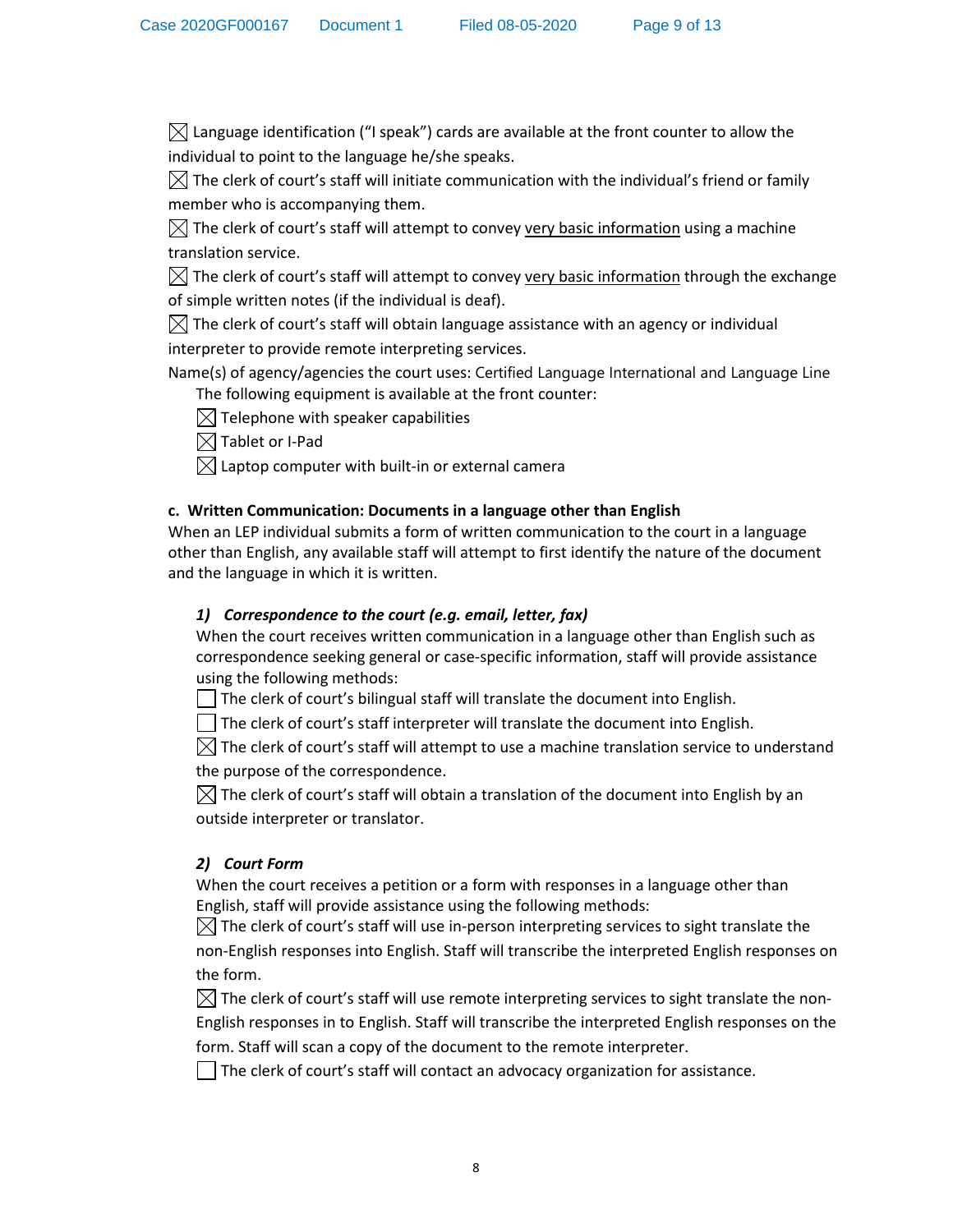## <span id="page-9-0"></span>*3) Other Documents (e.g. birth certificate, marriage certificate, will)*

When the court receives other documents that may be included as evidence, staff will provide assistance using the following methods:

 $\boxtimes$  The court will direct the party to provide a translation of the document into English pursuant to Wis. Stats. §901.09 and §757.18.

 $\Box$  The clerk of court's staff will obtain a translation of the document into English by an outside interpreter or translator.

## **3. In-Court Situations**

## **a. Advanced Notice**

When the court has advanced notice that an interpreter or other accommodation is needed:  $\boxtimes$  The clerk of court's staff interpreter will be scheduled.

 $\boxtimes$  The scheduler will use the DSCO's Roster to schedule an interpreter to provide either inperson or remote interpreting services.

 $\boxtimes$  The scheduler will use an agency to schedule an interpreter to provide either in-person or remote interpreting services.

Name(s) of agency/agencies the court uses:

 $\Box$  The scheduler will use interpreters from other states or jurisdictions either in-person or remotely.

The scheduler will secure a Communication Access Realtime Transcription (CART)

reporter for deaf or hard of hearing individuals, if appropriate.

 $\boxtimes$  The scheduler will contact the CIP for assistance in locating an interpreter.

## **b. Short Notice**

When the court has no advanced notice that an interpreter or other accommodation is needed, in addition to the procedures listed in a):

The court's bilingual employee will be used to provide in-person interpreting services.

 $\Box$  A bilingual attorney will be used to provide either in-person or remote interpreting services.

 $\Box$  A bilingual advocate will be used to provide either in-person or remote interpreting services.

 $\vert \ \vert$  An individual from a local community organization will be used to provide either inperson or remote interpreting services.

 $\Box$  An interpreter from a local hospital will be used to provide either in-person or remote interpreting services.

 $\vert \ \vert$  An individual from a local college will be used to provide either in-person or remote interpreting services.

 $\boxtimes$  A family member or friend will be used to provide either in-person or remote interpreting services.

 $\boxtimes$  Other:

Video/Telephone Interpreting Service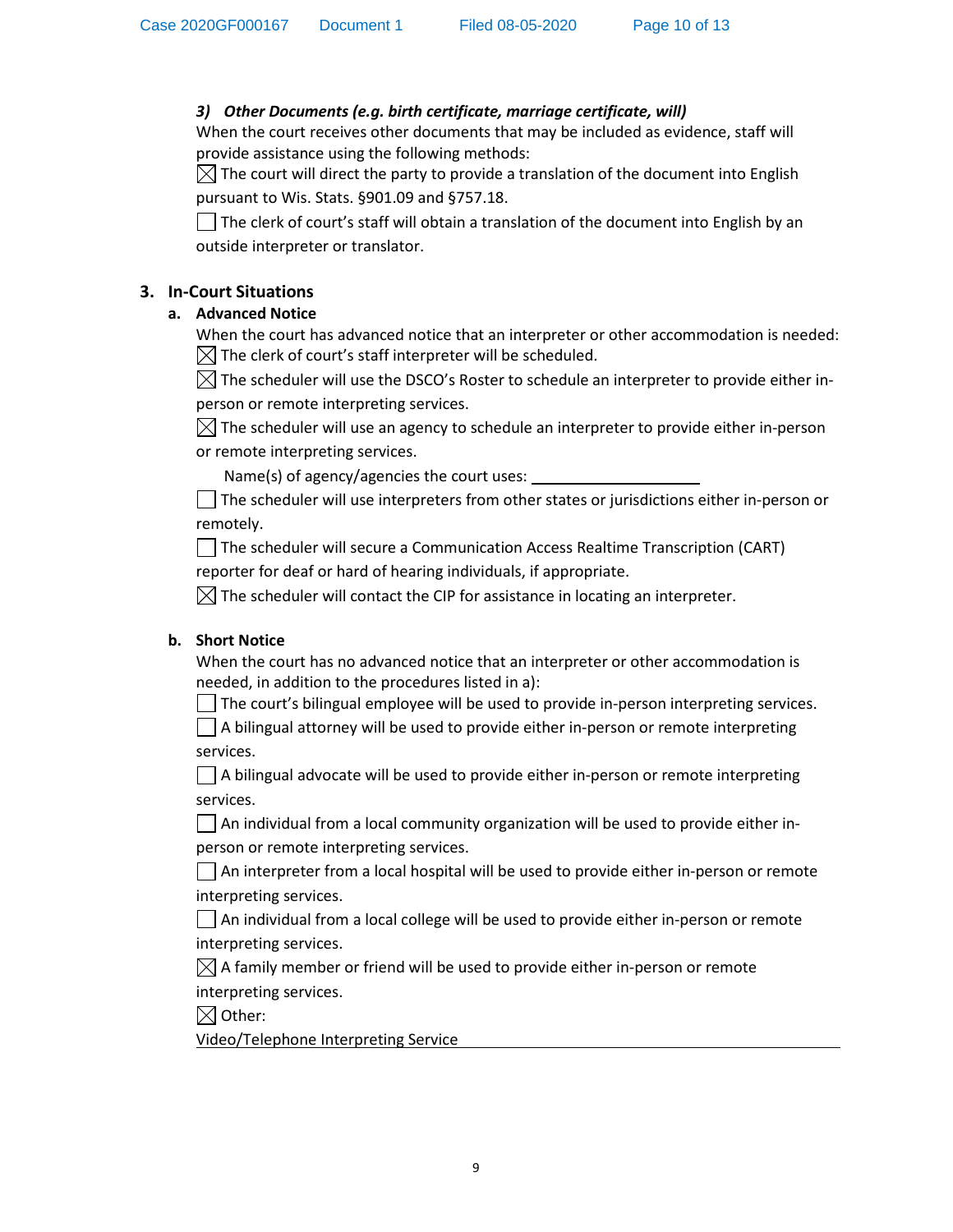#### <span id="page-10-0"></span>**c. Deaf Jurors**

When a deaf or hard of hearing person receives a jury summons, the court has developed a process for facilitating communication with the individual prior to appearance, during voir dire, and jury service:

 $\Box$  The juror summons form has instructions on how the deaf or hard of hearing individual can contact the court to request an accommodation.

 $\boxtimes$  The court will contact the deaf or hard of hearing individual to arrange an accommodation once the need is made known.

If a deaf individual is included in the jury panel, court staff will ensure a team of qualified sign language interpreters, a CART reporter, or other reasonable accommodation is provided.

If a deaf individual is chosen to serve as a juror, court staff will ensure a team of qualified sign language interpreters, a CART reporter, or other reasonable accommodation is provided during the trial including jury deliberations as requested.

## **4. Remote Interpreting**

The court uses the following audio and video platforms to provide remote interpreting for appropriate court events:

 $\boxtimes$  Telephone

 $\boxtimes$  Zoom

WebEx

 $\boxtimes$  Polycom

 $\Box$  Skype

## **5. Scheduling**

## **a. Ensuring Services for Subsequent Hearings**

Once the need for an interpreter or other accommodation has been made, the court ensures services are provided for all subsequent court events through the following methods.

 $\boxtimes$  Staff uses the CCAP calendaring system to indicate services are needed throughout the pendency of the case.

 $\boxtimes$  Staff provides GF-101 Notice of Hearing to the interpreter either in-person or via email to ensure he/she provides services during all subsequent hearings.

## **b. Other Efficiencies**

In order to promote efficient use of the court's time and language assistance services, the following mechanisms are used:

 $\Box$  Staff uses scheduling software or centralized calendaring system to schedule interpreters.

Software or program used:

 $\boxtimes$  Staff uses block scheduling of interpreted cases.

 $\Box$  The court has a contract with an agency.

The court has a contract with an individual interpreter or interpreters.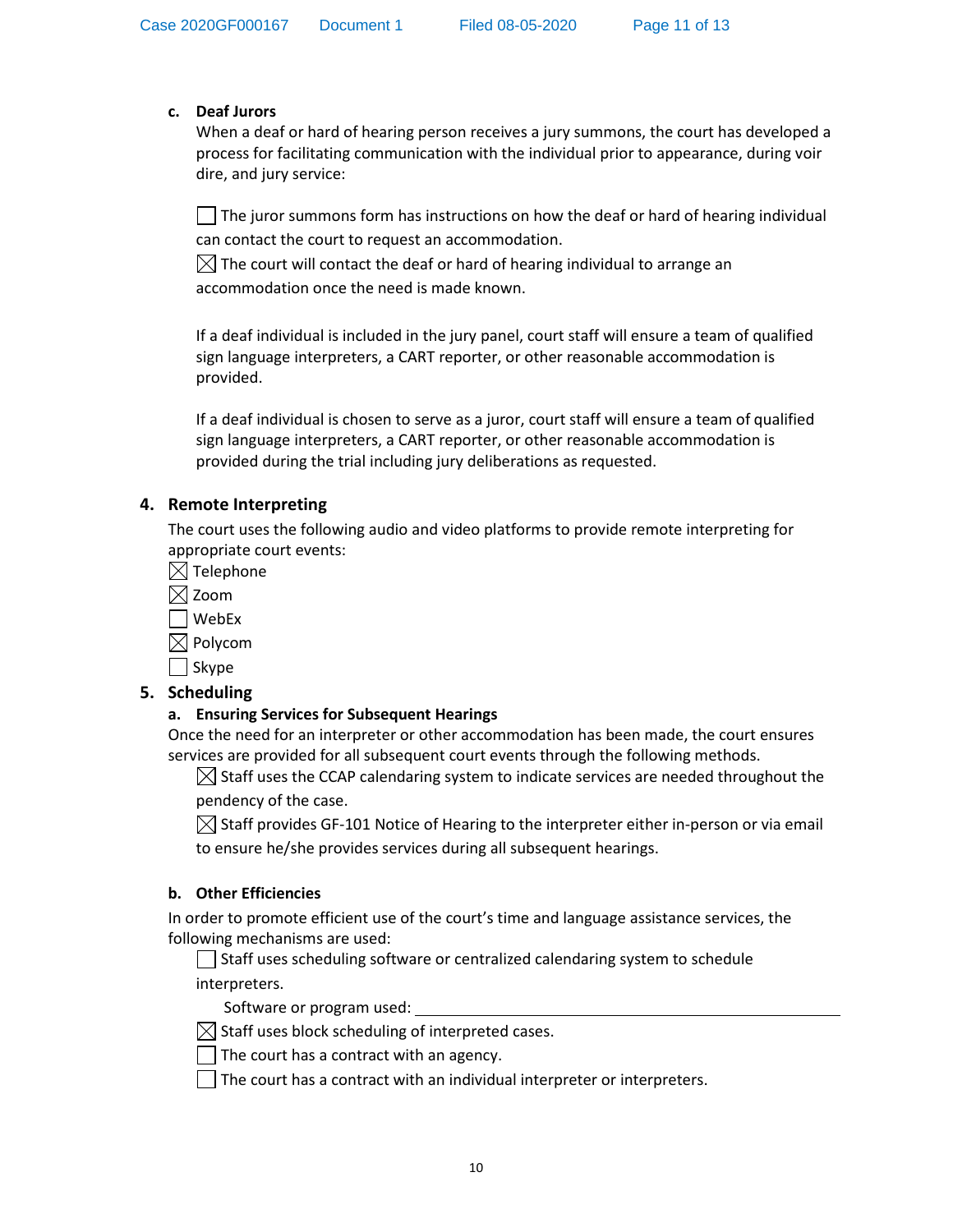## <span id="page-11-0"></span>*D. Tracking and Recording LEP Data*

The clerk of court tracks the following information on LEP individuals within its service area:

|  | $\boxtimes$ Language |  |
|--|----------------------|--|
|--|----------------------|--|

 $\Box$  Who used the interpreting services

 $\Box$  Frequency of encounters with LEP individuals

 $\boxtimes$  Types of cases where interpreters were used

 $\boxtimes$  Interpreter hours

The clerk of courts or other staff tracks and records LEP data:

| Daily | Weekly | $\boxtimes$ Monthly | Yearly |
|-------|--------|---------------------|--------|
|-------|--------|---------------------|--------|

# *E. Training*

To improve service to the public and in particular, LEP individuals, new and existing court staff:

 $\boxtimes$  Receive training on local procedures for securing language assistance services.

 $\boxtimes$  Receive training on how to use Zoom or other video conferencing platform to provide remote interpreting services.

 $\boxtimes$  View "Walking the Line" training video available on CourtNet.

 $\boxtimes$  Attend relevant trainings offered by the DSCO.

# *F. Resources*

The following resources developed by the DSCO's CIP or other entities are available to judges and/or court staff:

 $\boxtimes$  "Working with Interpreters in Wisconsin Courts Bench Card for Judges."

 $\boxtimes$  "Language Access Requirements in Wisconsin Courts Quick Tips for Schedulers and Court Staff."

"A Handbook for Court Interpreters Working in Teams."

 $\boxtimes$  "Guidelines for recorded evidence and limited English proficiency (LEP)" practice paper.

 $\boxtimes$  "Using telephonic interpreting in the courts" practice paper.

# *G. Translations*

The court uses statewide forms that have been translated by the DSCO to assist the interpreter and to give the LEP court user an opportunity to read along if he/she is able to read. Staff will provide copies of frequently used translated forms to interpreters and litigants in the courtroom and at the counter.

 $\boxtimes$  The court has translated the following local materials into: Spanish Waiver of Right to Preliminary Hearing -BILINGUAL

# *H. Complaints*

All complaints will be handled on an individual basis and may be brought to the attention of the presiding judge, clerk of court, district court administrator, ADA coordinator, or other appropriate court staff. The following staff has been designated to receive complaints regarding a lack of language assistance services or accommodation or the quality of the assistance provided:

Name: Mary Lou Mueller Title: Clerk of Circuit Court Telephone: 262-284-8412 Email: marylou.mueller@wicourts.gov Office Address: Ozaukee County Justice Center, 1201 S Spring Street, Port Washington, WI 53074